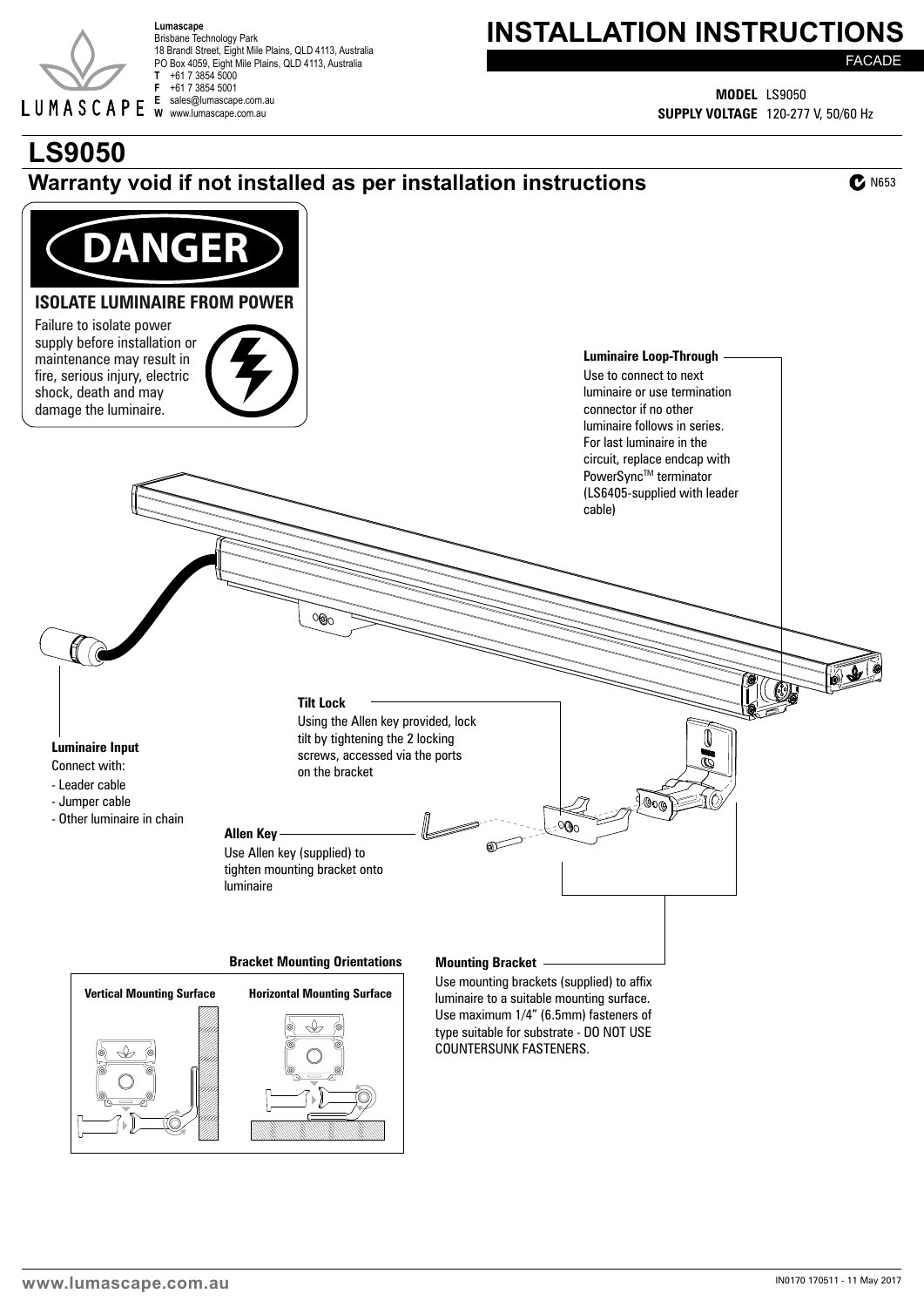

### **Component Overview**